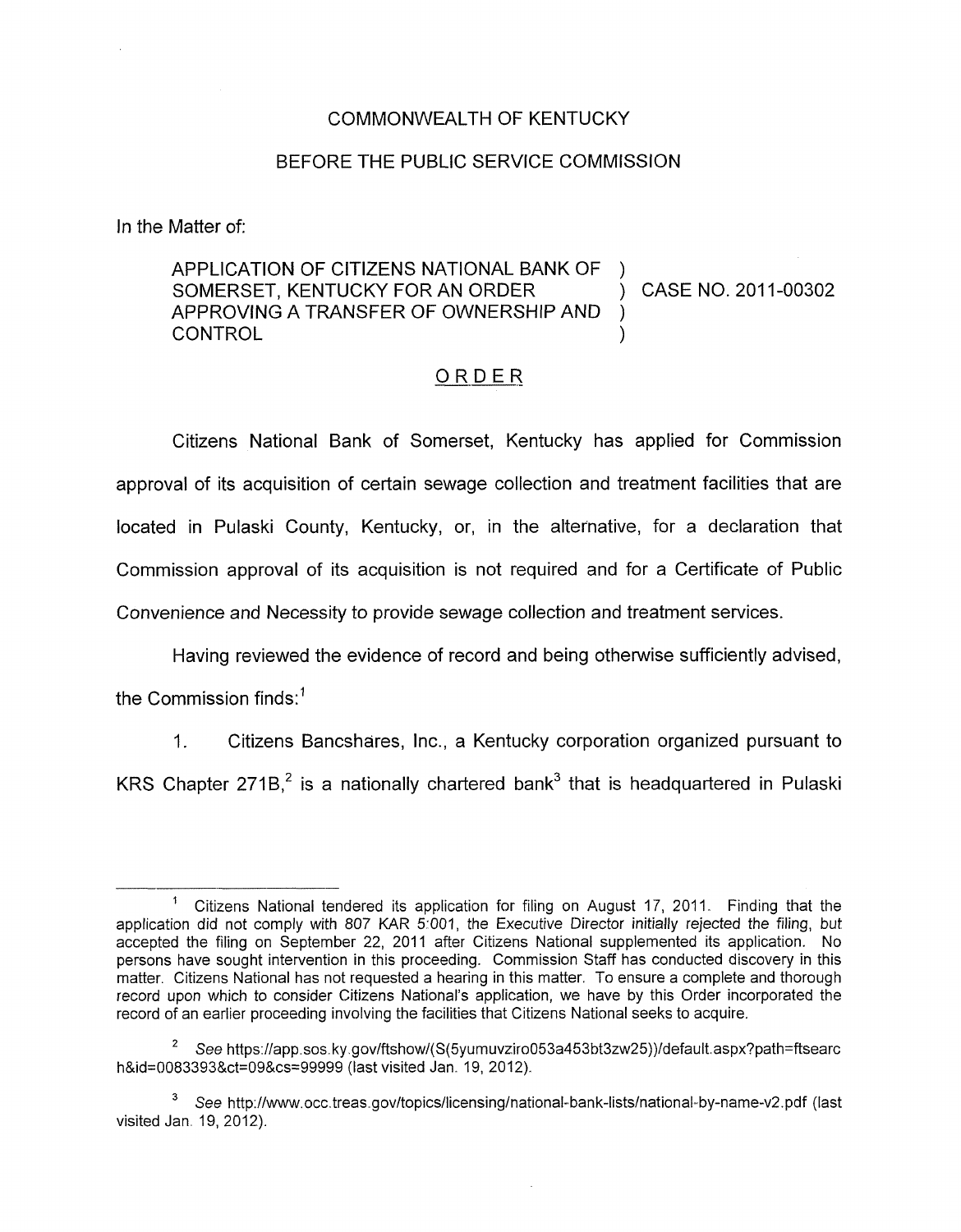County, Kentucky. It operates as Citizens National Bank of Somerset, Kentucky ("Citizens National").

2. South Fork Development, Inc. ("South Fork") is a Kentucky corporation incorporated in 1994 under the provisions of KRS Chapter 271B for the purpose of real property development. $4$ 

**3.** Since December 7, 2000, South Fork has operated under the name of "The Villas at Woodson Bend."<sup>5</sup>

4. On April 1, 2002, South Fork filed a Master Deed with the Pulaski County Clerk's Office establishing a condominium property regime and designating a 48-acre tract of land as "The Villas at Woodson Bend."

5. On July 25, 2001, the Kentucky Division of Water ("DOW') granted authorization to South Fork to operate for five years a no-discharge waste treatment system on property that adjoined the condominium development and that the Janice Gross Living Revocable Trust owned.<sup>6</sup>

6. South Fork's system consisted of two aerated treatment lagoons and one polishing, evapo-transpiration pond and had a design treatment capacity of 65 residential units.<sup>7</sup>

Articles of Incorporation of South Fork Development, Inc. at 1 (Sep. **19, 1994),** [https://app.sos.](https://app.sos) **ky.gov/corpscans/57/0335957-09-99999-19940919-ART-2242144-PU.pdf** (last visited Jan. **19, 201** *2).* 

Certificate of Assumed Name (Dec. **7,** 2000), [https://app.sos.](https://app.sos) ky.gov/ftshow/(S(4krm2rjcvxdb **<sup>5</sup>** dfa5qpnsvn2r))/genpdf.aspx?ctr=l222842 (last visited Jan. **19, 2012).** 

Letter from Jack A. Wilson, Director, Kentucky Division of Water, to Timothy L. Gross, South Fork Development (July **25, 2001)** (filed on May **29, 2009** in PSC Case No. **2009-00037);** Defendants' Responses to Request for Information, Item **2** (filed on May **29, 2009** in PSC Case No. **2009-00037). 6** 

 $7$  Letter from David S. Pyzoha, Principal, Evans, Mechwart, Hambleton & Tilton, Inc., to Tina Bailey, Kentucky Division of Water (Aug. IO, **2006)** (filed on May **29, 2009** in PSC Case No. **2009-00037).**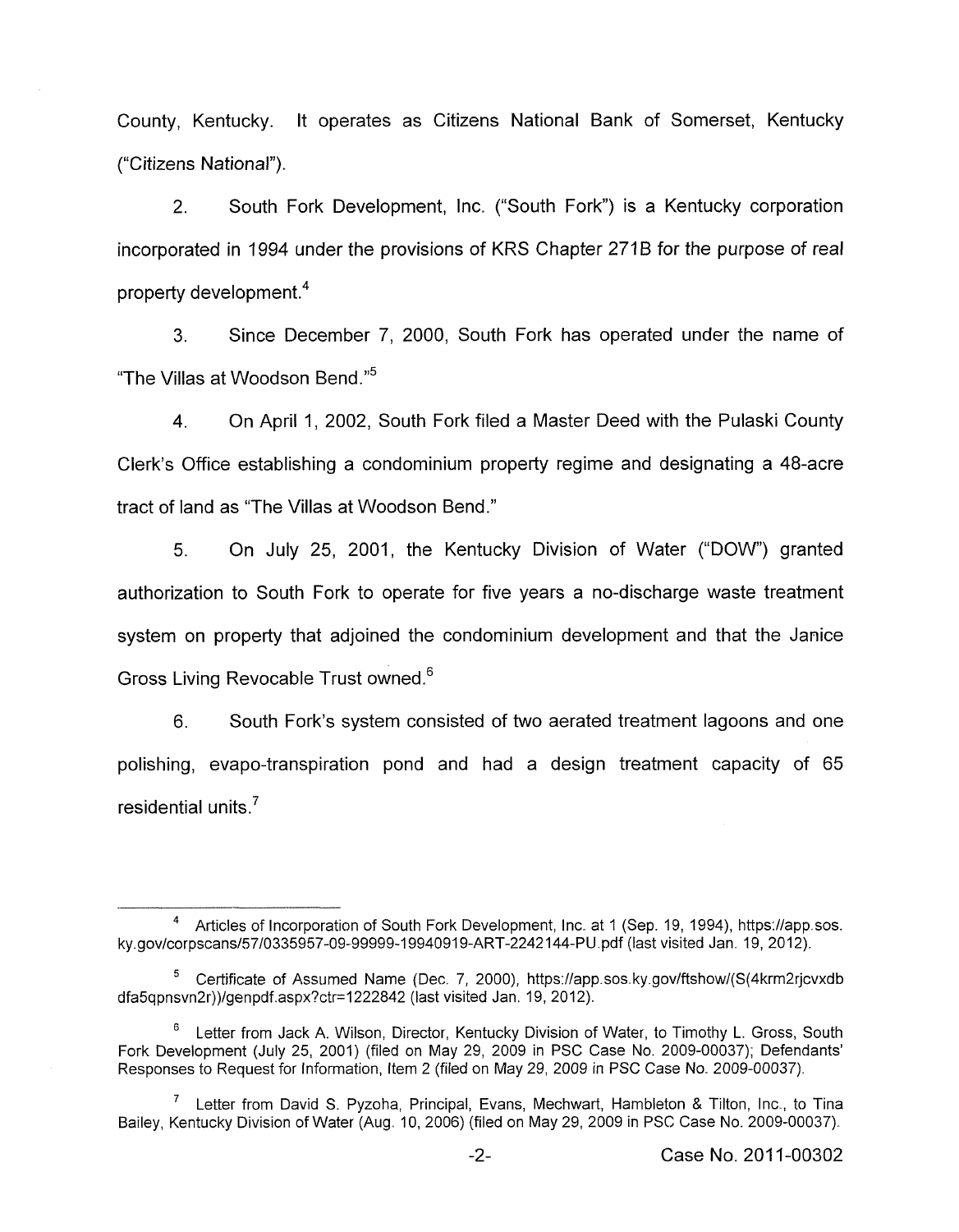7. Construction of South Fork's no-discharge waste treatment system was completed as of 2004.<sup>8</sup>

8. In 2006, DOW approved South Fork's application to construct a collection system consisting of 6,151 linear feet of 8-inch polyvinylchloride sewer main *to* connect the condominium development to the wastewater treatment system. $<sup>9</sup>$ </sup>

9. The Master Deed for the condominium property stated that the sewage collection and treatment system was not part of the common elements, but further provided that the cost of operating the facilities was a common expense to be paid from regular assessments of all condominium unit owners.<sup>10</sup>

IO. South Fork developed the sewage collection and treatment facilities to provide sewage services to the unit owners at The Villas at Woodson Bend.<sup>11</sup>

11. Unit owners paid a monthly assessment to The Villas at Woodson Bend Condominium Association, Inc. ("Condominium Association"), a non-profit corporation organized under KRS Chapter 273 and composed of the owners of the condominium

This finding is based upon records that show the sewage treatment plant incurring bills for electric service as of June 2004. See Defendants' Responses to Request for Information, Item 3 (filed on May 29, 2009 in PSC Case No. 2009-00037).

Letter from Harold S. Sparks, Supervisor, Facilities Construction Branch, Kentucky Division of Water, to David S.. Pyzoha, Principal, Evans, Mechwart, Hambleton & Tilton, Inc. (June 22, 2006) (filed on May 29, 2009 in PSC Case No. 2009-00037). **9** 

<sup>&</sup>lt;sup>10</sup> Defendants' Responses to Request for Information, Item 9 (filed on May 29, 2009 in PSC Case No. 2009-00037).

<sup>&</sup>lt;sup>11</sup> *Id.* Item 8.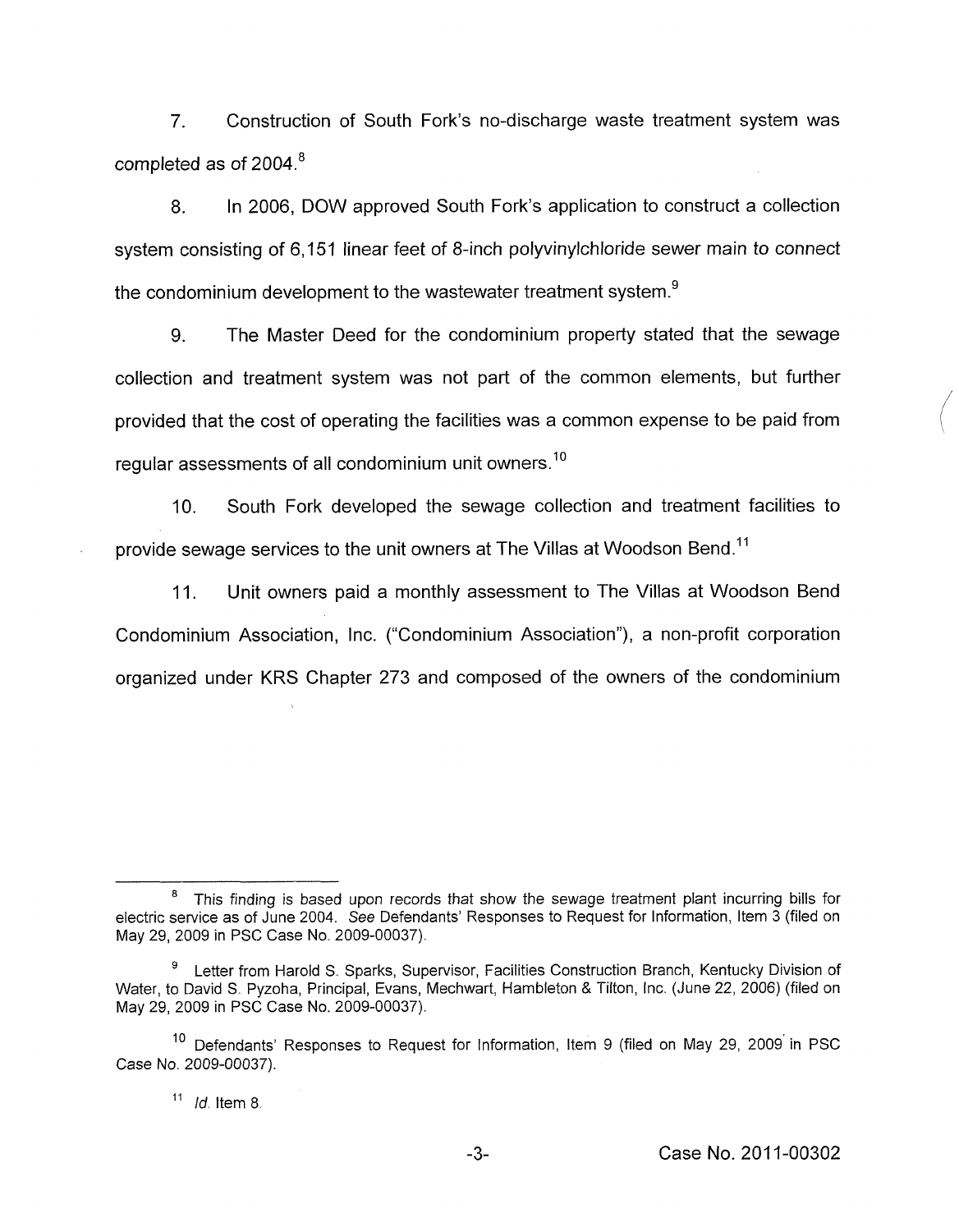units within the Villas at Woodson Bend. A portion of this monthly assessment related to the cost of electricity that the sewer collection and treatment facilities used.<sup>12</sup>

12. While owning the sewer collection and treatment facilities, South Fork did not issue any bills for sewer services to unit owners at The Villas at Woodson Bend or the Condominium Association. $13$ 

13. Beginning on or about April 24, 2002, South Fork executed a series of promissory notes to Citizens National to finance the development of the condominium property. As collateral for repayment of the original note and subsequent notes related to the condominium development, South Fork and the Janice Gross Living Revocable Trust executed an agreement that conferred a mortgage to Citizens National on real property that South Fork and the Janice Gross Living Revocable Trust owned, including the real property upon which the sewage collection and treatment facilities were located.

14. In 2008, South Fork defaulted upon its loan obligations to Citizens National.<sup>14</sup>

15. On February 18, 2009, Citizens National initiated legal action in Pulaski Circuit Court against South Fork and others to enforce the terms of promissory notes and to foreclose on mortgages that secured payment of the promissory notes.<sup>15</sup>

<sup>12</sup> Id. Article V of the Master Deed provided for the making and collection of assessments against unit owners for common expenses of the condominium project, including utility expenses related to the common elements. As the sewage collection and treatment facilities were not part of the common elements, electric power expenses for the operation of the sewage facilities do not appear to be appropriate for inclusion in any assessment made by the Condominium Association. South Fork took a contrary position. *See* Defendants' Responses to Request for Information, Item 9 (filed on May 29, 2009 in PSC Case No. 2009-00037).

<sup>&</sup>lt;sup>13</sup> Id. Items 3–6. See also Citizen National's Response to Commission Staff's First Information Request, Item 1 (filed Oct. 3, 2011).

<sup>&</sup>lt;sup>14</sup> Application at ¶ 6.

*Citizens National Bank v. Kenison,* No. 09-Cl-00231 (Pulaski Cir. Ct. Ky. filed Feb. 18, 2009).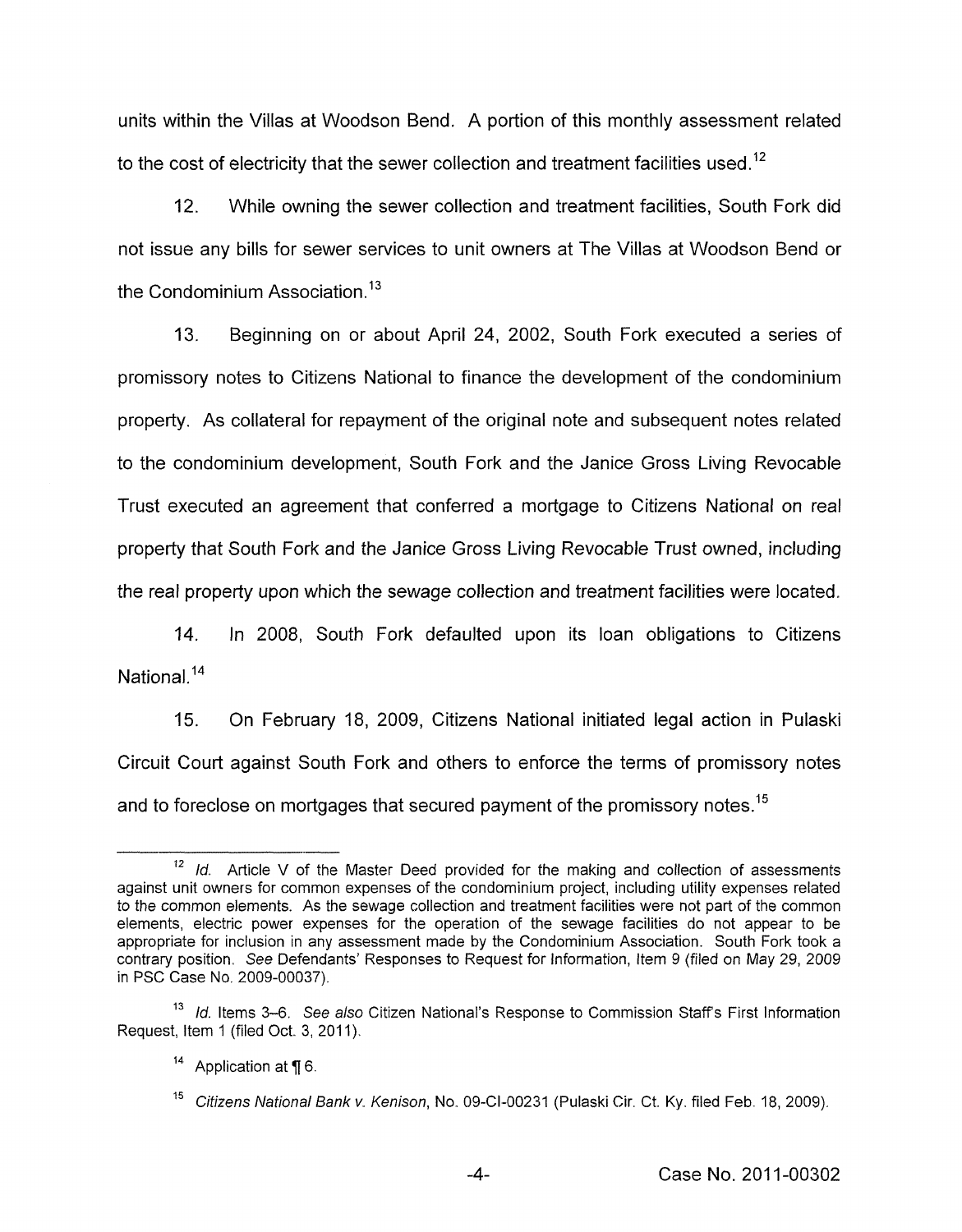16. On November 20, 2009, Pulaski Circuit Court granted judgment against South Fork and ordered the sale of the properties that secured the debts.<sup>16</sup>

17. On April 28, 2011, a master commissioner sold the sewage collection and treatment facilities, including the wastewater treatment plant, sewer mains, manholes, force mains, pumping and lifting stations, easements, rights-of-way, licenses, privileges, improvement and appurtenances necessary to the operation of the wastewater treatment plant, to Citizens National subject to Commission approval.<sup>17</sup>

18. Citizens National proposes to operate the sewage collection and treatment facilities and to assess a fee to each unit owner for the provision of sewage collection and treatment facilities.<sup>18</sup>

19. Since the master commissioner's sale of the sewage collection and treatment facilities, Citizens National has undertaken extensive repairs to the facility, has maintained the facility, and has born all of the cost of the necessary repairs and maintenance.

20. Citizens National has retained Richard Troxell, a certified wastewater treatment plant operator, to operate the sewage collection and treatment facilities.

21. As of December 31, 2010, Citizens National had total assets of \$325,576,381 and total liabilities of \$290,413,486.<sup>19</sup>

<sup>&</sup>lt;sup>16</sup> Citizens National Bank v. Kenison, No. 09-CI-00231 (Pulaski Cir. Ct. Ky. Nov. 20, 2009).

<sup>&</sup>lt;sup>17</sup> Citizens National Bank v. Kenison, No. 09-CI-00231 (Pulaski Cir. Ct. Ky. Jun. 29, 2011).

<sup>&</sup>lt;sup>18</sup> Citizen National's Response to Commission Staff's First Information Request, Item 2 (filed Oct. 3, 2011).

**l9** Application, Exhibit C.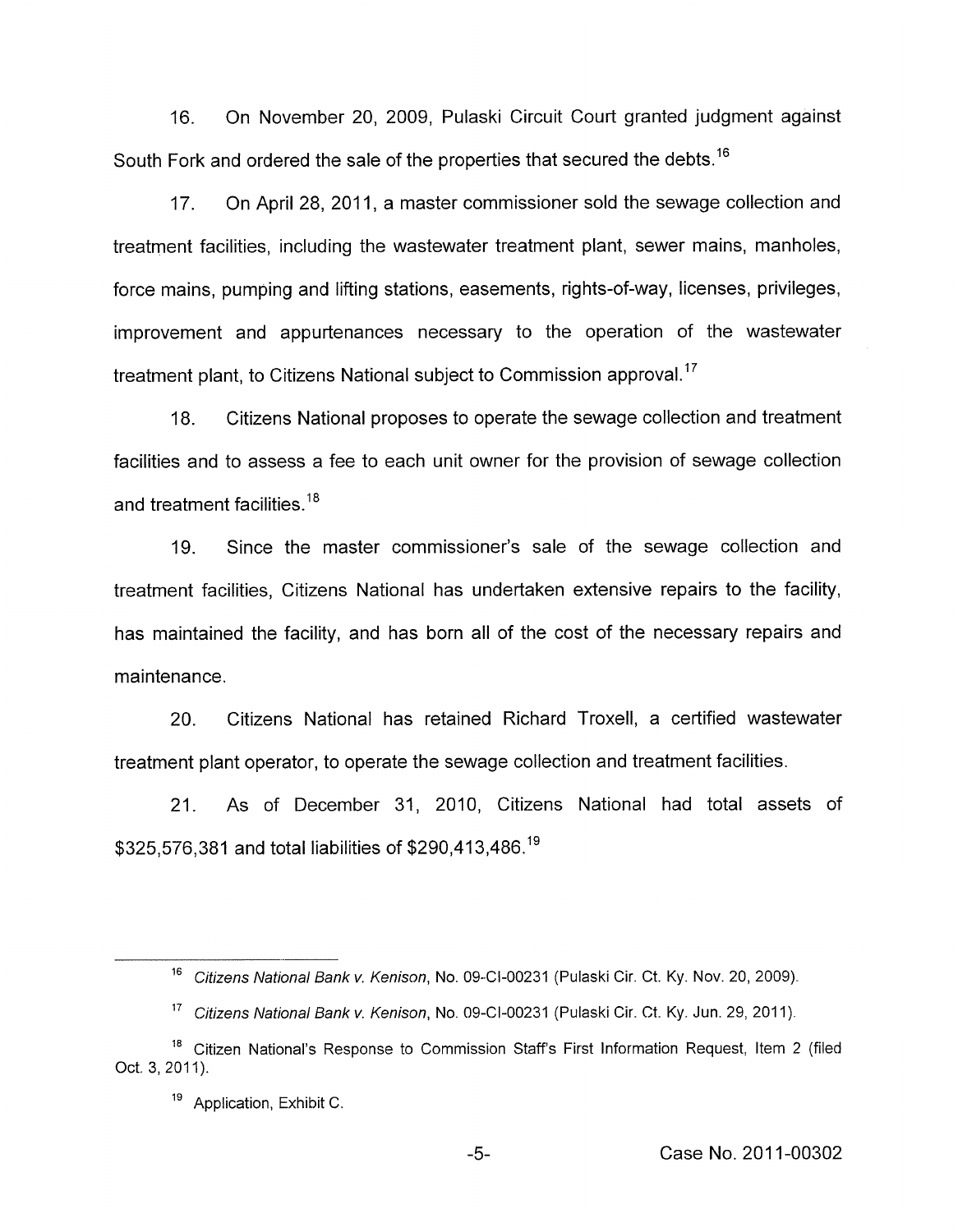22. Neither the deed to the property on which the sewage facilities are located nor any agreement prohibits Citizens National's right or ability to provide sewage collection or treatment services to properties outside The Villas at Woodson Bend.

Based upon the findings set forth above, the Commission makes the following conclusions of law:

1. **KRS** 278.020(5) provides that "[nlo person shall acquire or transfer ownership of, or control, or the right to control, any utility under the jurisdiction of the commission . . . without prior approval by the commission."

2. **KRS** 278.020(6) provides that "[nlo individual, group, syndicate, general or limited partnership, association, corporation, joint stock company, trust, or other entity (an "acquirer"), whether or not organized under the laws of this state, shall acquire control, either directly or indirectly, of any utility furnishing utility service in this state, without having first obtained the approval of the commission."

3. **KRS** 278.010(3) defines a utility as:

[Alny person. . . who owns, controls, operates, or manages any facility used or to be used for or in connection with. . .  $\mathbb{Z}$  . The set

(9 [tlhe collection, transmission, or treatment of sewage for the public, for compensation, if the facility is . . . a sewage collection, transmission, or treatment facility that is affixed to real property, that is located in any other county [than a county containing a city of the first class], and that is not subject to regulation by a metropolitan sewer district or any sanitation district created pursuant to **KRS** Chapter 220.

**4.** As South Fork did not provide sewage service for compensation to the individual unit owners at The Villas at Woodson Bend, South Fork is not a utility as defined in **KRS** 278.010(3).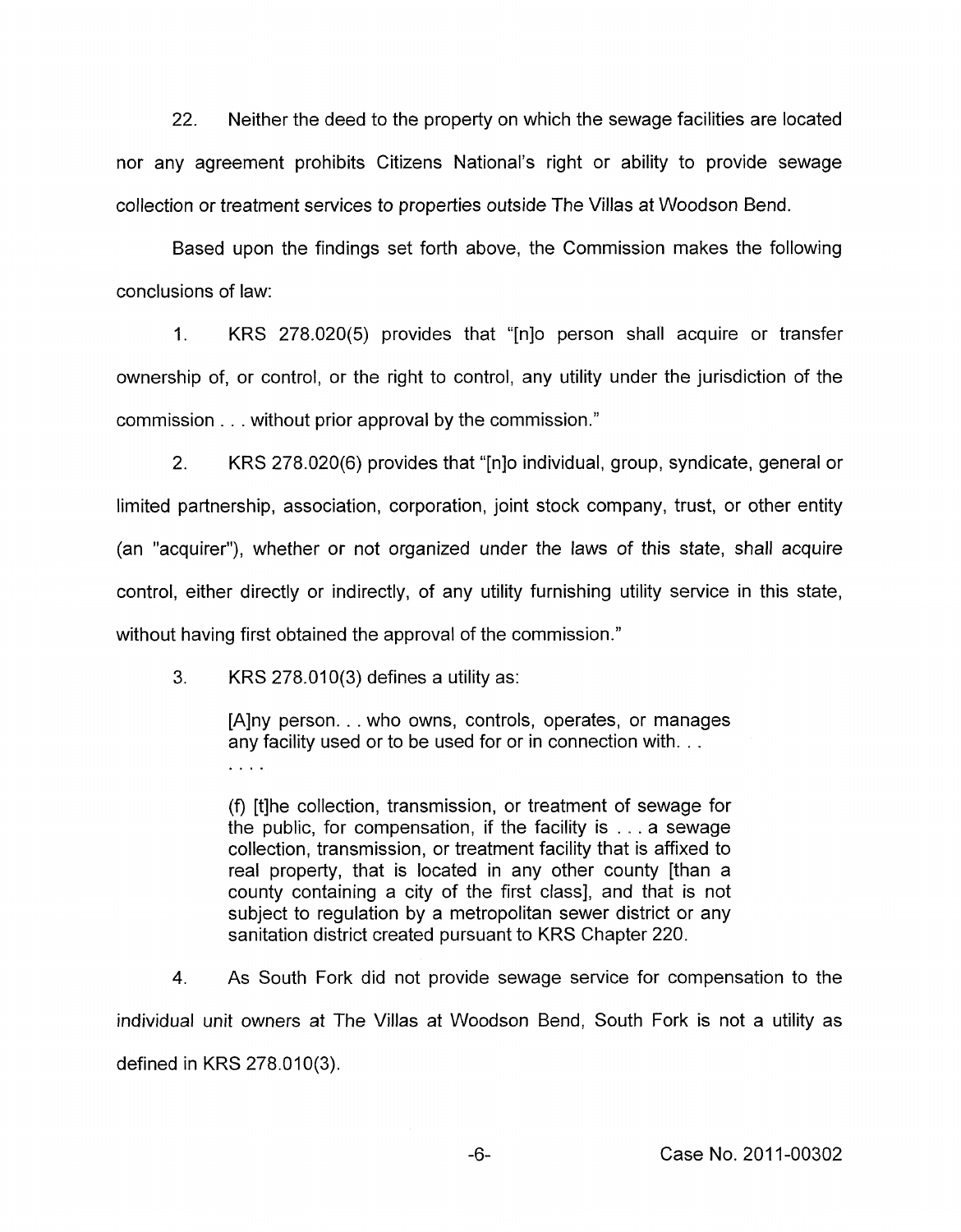5. The sale of the sewer facilities from South Fork to Citizens National does not constitute a transfer of control of a "utility." KRS 278.020(5), therefore, does not require Commission approval of the sale.

6. Citizens National's acquisition of South Fork's sewer facilities does not constitute the acquisition of control of a "utility." KRS 278.020(6), therefore, does not require Commission approval of the acquisition.

7. "One offers [service] to the 'public' . . . when he holds himself out as willing to serve all who apply up to the capacity of his facilities. It is immaterial . . . that his service is limited to a specified area and his facilities are limited in capacity."<sup>20</sup>

8. As set forth in its application, Citizens National intends to provide sewer collection and treatment service to the public for compensation and therefore intends to provide utility service.

9. KRS 278.020(1) provides that no private corporation "shall commence providing utility service to or for the public. . . until that person has obtained from the Public Service Commission a certificate that public convenience and necessity require the service. . . ."

IO. KRS 278.020(1) requires Citizens National to obtain a Certificate of Public Convenience and Necessity prior to providing sewer service to the public for compensation.

11. Citizens National's assumption of the ownership and operation of the South Fork sewer facilities will not result in wasteful duplication of services or facilities.

*North Carolina ex re/. Utilities Comm'n v. Carolina 781.* & *Tel. Co.,* 148 S.E.2d 100, 109 **(N.C. 20**  1966). *See also* Case No. 94-066, *South Williamson Lodging, lnc. v. Little Pearl Trucking Co., lnc.,* (Ky. PSC Jul. 10, 1996) (sale of utility services to persons purchasing a real estate interest in a development is considered offering service to "the public").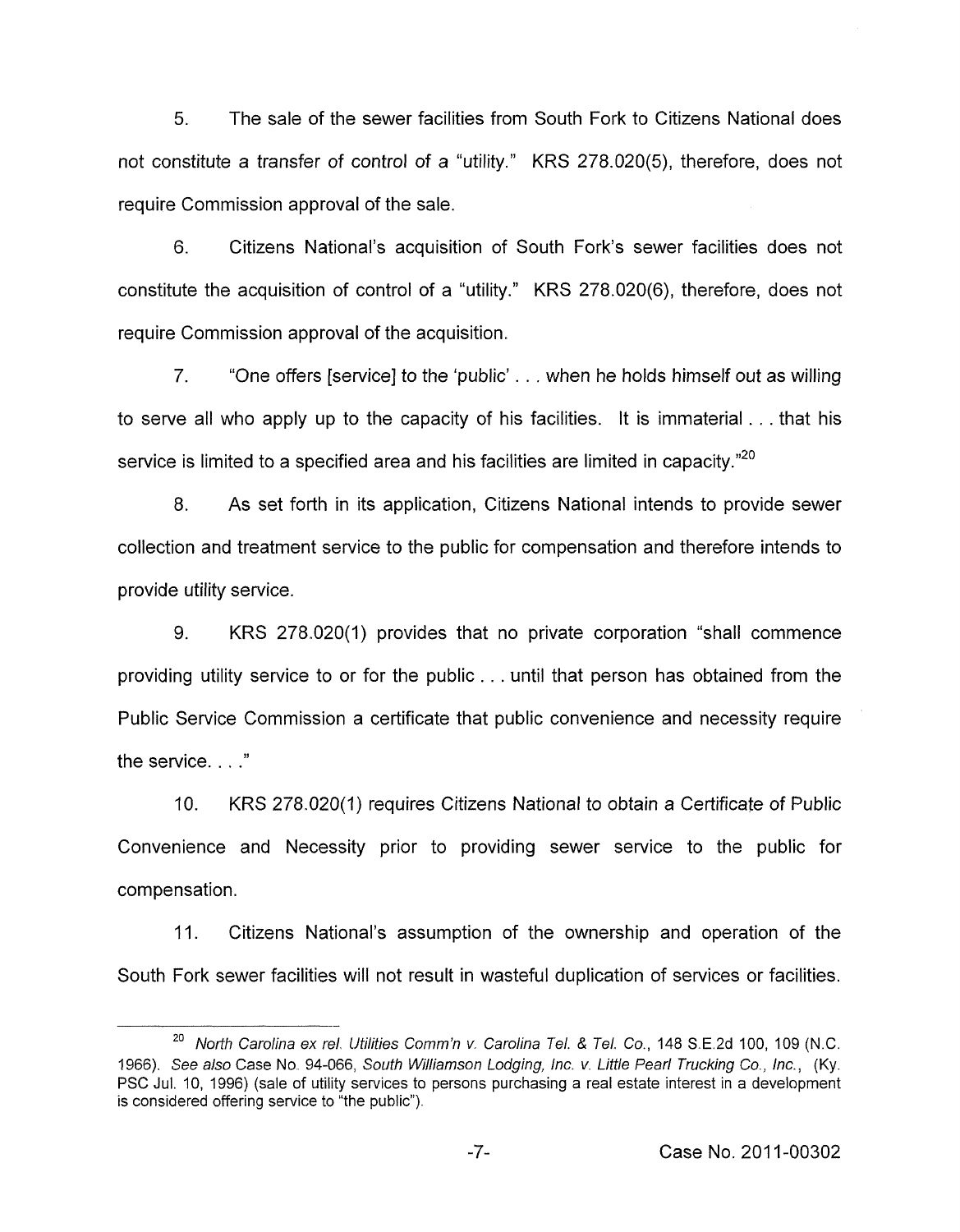12. The public convenience and necessity require Citizens National's assumption of the ownership and operation of the South Fork sewer facilities.

IT IS THEREFORE ORDERED that:

1. The record of Case No. 2009-00037 $^{21}$  is incorporated by reference into the record of this proceeding.

2. Citizens National's application for Commission approval of the acquisition of the South Fork sewer facilities is denied as moot.

3. Citizens National is granted a Certificate of Public Convenience and Necessity to provide sewer service to the Villas at Woodson Bend.

**4.** Citizens National shall not begin providing sewer service for compensation until its rates for service have been filed with and approved by the Commission.

By the Commission



ATTEST:

16- July 12 Executive Director

Case No. 2011-00302

Case No. 2009-00037, *The Villas at Woodson Bend Condominium Association v. South Folk*  **21**  *Development, lnc.* (Ky. PSC filed Jan. 30, 2009).